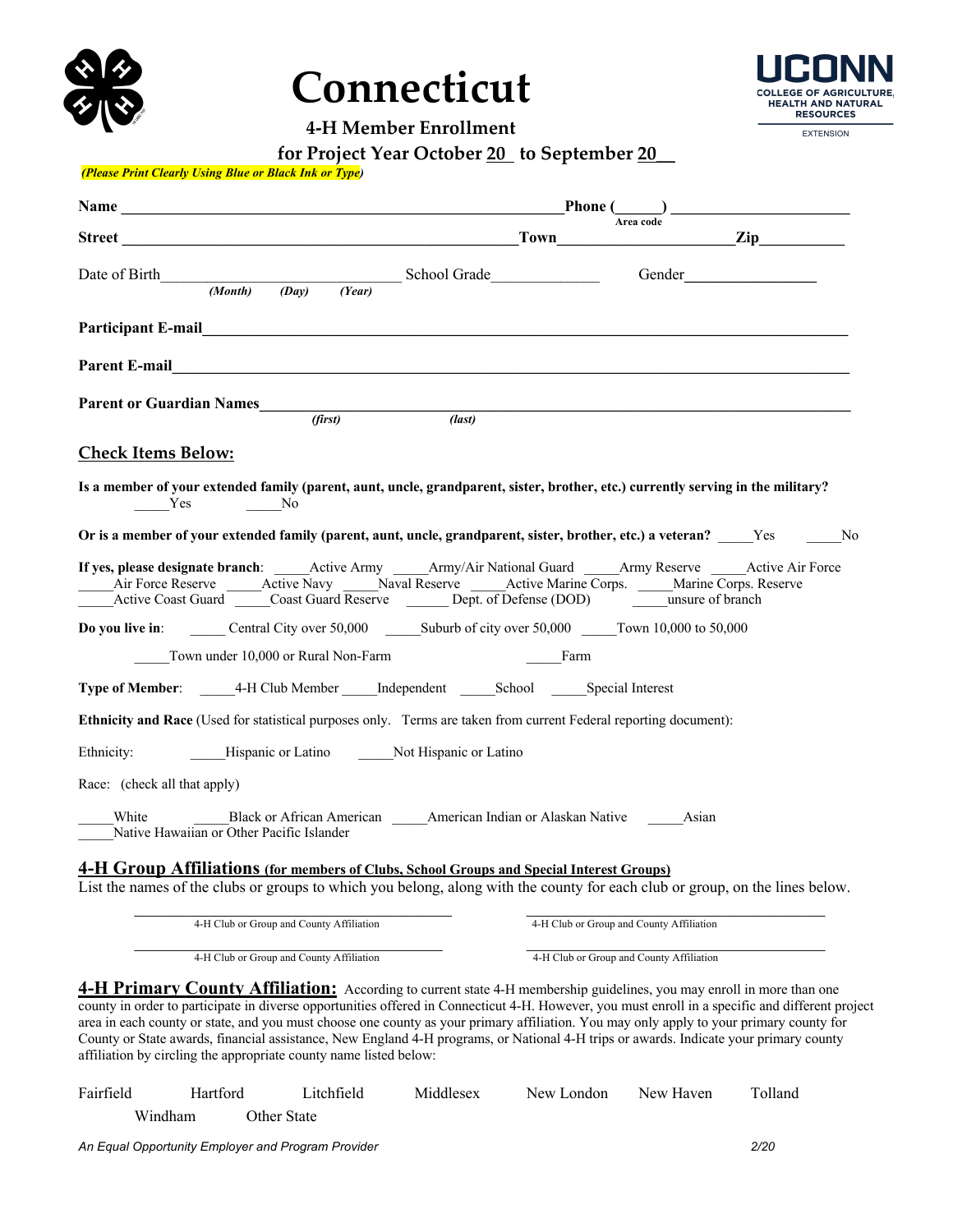#### **Select the Projects you plan to complete.**   $\overline{\phantom{a}}$

| Adventure & Challenge                                   |
|---------------------------------------------------------|
| Aerospace                                               |
| Animal Science                                          |
| Aquaculture                                             |
| <b>Aquatic Science</b>                                  |
| Archery                                                 |
| Arts & Crafts                                           |
| Astronomy                                               |
| Automotive                                              |
| Beef                                                    |
| Bicycle                                                 |
| <b>Biological Sciences</b>                              |
| Birds & Poultry                                         |
| Camelids (Alpaca, Llama)                                |
| Career Exploration                                      |
| Cats                                                    |
| Chemistry                                               |
| Child Development, Child                                |
| Care, Babysitting                                       |
| Citizenship                                             |
| Clothing & Textiles                                     |
| Clowning, Mime                                          |
| <b>Communications Arts</b>                              |
| Community Service,                                      |
| Volunteerism                                            |
| Composting                                              |
|                                                         |
| <b>Computer Technology</b><br><b>Consumer Education</b> |
| <b>Cultural Education</b>                               |
|                                                         |
| Dairy Cattle<br>Dance, Movement                         |
|                                                         |
| Dogs                                                    |
| Donkey & Mule                                           |
| Double Dutch                                            |
| Drama, Theater                                          |
| Drawing, Painting,                                      |
| Sculpture                                               |
| Earth, Water, & Air                                     |
| Electric                                                |
| Electronics                                             |
| <b>Emergency Preparedness</b>                           |
| Energy                                                  |
| Engines, Tractors & Field                               |
| Equipment                                               |
| Entomology & Bees                                       |
| Entrepreneurship                                        |
| Environmental                                           |
| Stewardship                                             |
| Fitness & Sports                                        |
| <b>Floral Design</b>                                    |

## **(These are in the order seen in 4 -H Online)**

| First aid & CPR             |
|-----------------------------|
| Food Preservation           |
| Food Safety                 |
| Food Science                |
| Foods & Nutrition           |
| Forests, Rangeland &        |
| Wildlife                    |
| Gardening                   |
| Geology & Minerals          |
| Global Education            |
| Goats (Dairy, Meat, Hair)   |
| Graphic Arts                |
| <b>Healthy Lifestyles</b>   |
| Hobbies & Collections       |
| Home Environment &          |
| <b>Interior Design</b>      |
| Horse & Pony                |
| <b>Healthy Homes</b>        |
| <b>Integrated Pest</b>      |
| Management (IPM)            |
| Leadership Skills           |
| Development                 |
| Marine Science              |
| <b>Martial Arts</b>         |
| Mathematics                 |
| Meat Science                |
| Money Management            |
| Music, Sound                |
| Outdoor Education &         |
| Recreation                  |
| Parenting & Family Life     |
| Education                   |
| <b>Personal Development</b> |
| Photography, Video          |
| Physical Health             |
| Physical Science            |
| Physics                     |
| Plant Science               |
| Poultry Science &           |
| Embryology                  |
| Public Speaking, Radio,     |
| TV                          |
| Rabbits & Cavies            |
|                             |
| Reading Literacy            |
| Recycling                   |
| Reptiles & Amphibians       |
| Robotics                    |
| Service Learning            |
| Sheep                       |
| Small Animals               |

| Soils & Soil Conservation |
|---------------------------|
| STEM - Science            |
| Technology, Engineering & |
| Math                      |
| Swine                     |
| Tractor & Machinery       |
| Safety                    |
| Veterinary Science        |
| Weather & Climate         |
| Wildlife & Fisheries      |
| Wood Science & Industrial |
| Arts                      |
| <b>Working Steer</b>      |
| Workforce Preparation     |
| Writing, Print            |
|                           |
| <b>OTHER</b> - Describe   |
|                           |
|                           |
|                           |
|                           |
|                           |
|                           |
|                           |
|                           |
|                           |
|                           |
|                           |
|                           |
|                           |
|                           |
|                           |
|                           |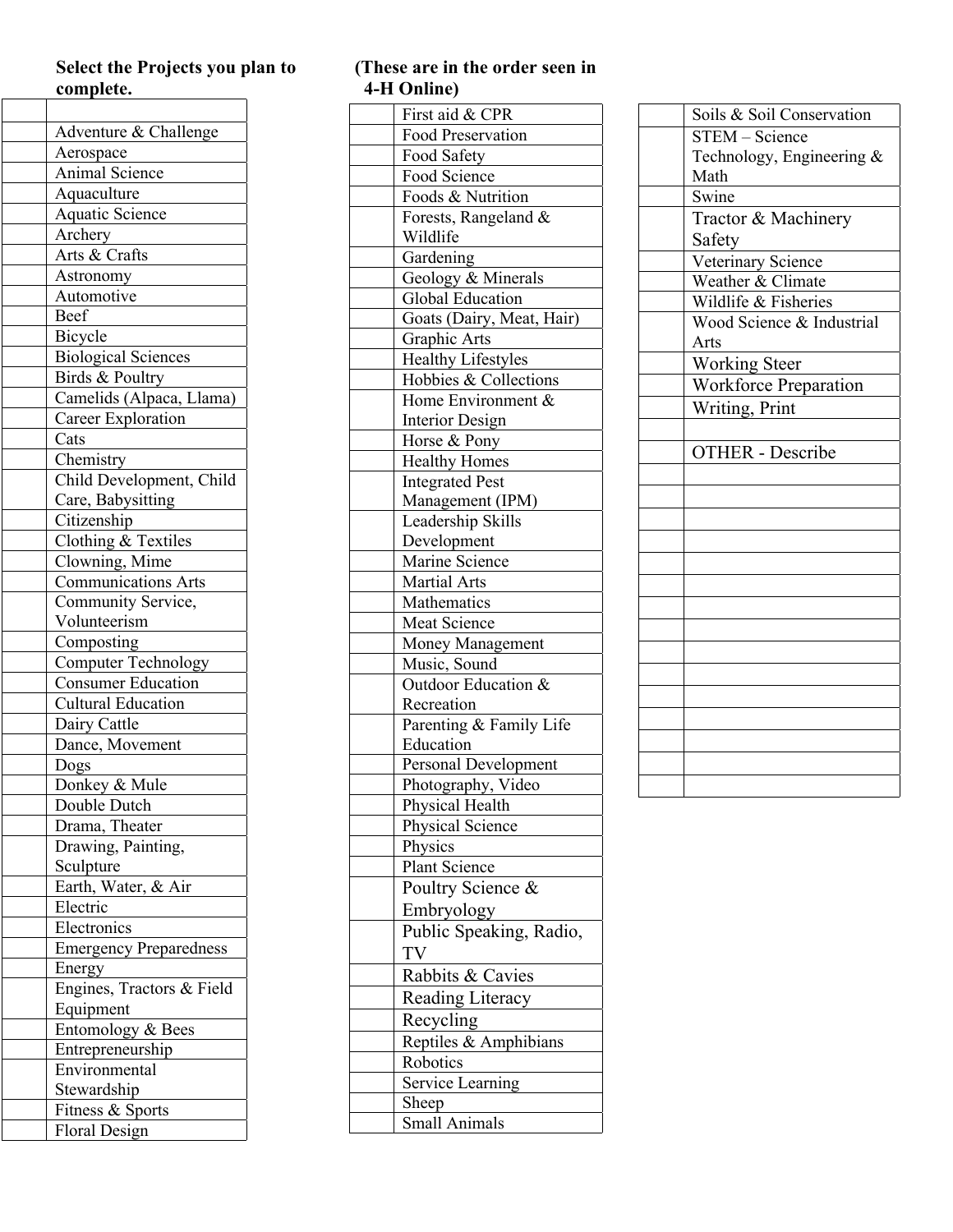4-H Member Name

Name of Club **Example 20** 



4-H Year

## **CONNECTICUT 4-H PROGRAM YOUTH MEMBER CODE OF CONDUCT AGREEMENT**

As an enrolled 4-H member, I agree to the following Code of Conduct. I will:

- \* Participate fully and cooperatively in the 4-H program.
- $\div$  Abide by all rules and guidelines set by the 4-H program.
- $\div$  Be responsible for my own behavior, and conduct myself in a manner that is appropriate and respectful to fellow 4-H program participants, staff, and the personal property of others at all times.
- $\div$  Follow all program instructions and schedules.
- $\div$  Display a positive attitude and good sportsmanship.
- \* Wear attire that is appropriate and suitable for 4-H activities.
- v Not possess, offer, or use alcoholic beverages, illegal drugs, fireworks or tobacco while participating in any 4-H activity.
- $\div$  Not carry or use any weapons while participating in any 4-H activity.
- \* Remain within the assigned program boundaries at all times, unless I have permission from the adult chaperone or leader.
- $\div$  Understand that I will be released at the scheduled program ending time, unless I designate an alternate release time and my parent/guardian provides such authorization to the program coordinator in writing.
- $\div$  Understand that 4-H project animals are shown at my risk.
- v Promote a spirit of inclusion and welcome participation of individuals from all backgrounds, and refrain from behaviors that discriminate against other people.
- $\div$  Access and operate machinery, vehicles, and other equipment in compliance with laws, rules of the 4-H program, and general safety practices.
- $\bullet$  Not engage in behaviors which include and are not limited to true threat, actual physical assault, abuse or actions which cause physical or emotional harm. This harassing behavior may also include bullying which means repeated use of written, oral or electronic communication or physical acts or gestures directed at another individual.
- v Understand that in the event of any declared state or local emergency, 4-H will follow UConn, State of Connecticut and/or municipal guidance as directed.

## **Youth Acknowledgement of Code of Conduct**

I, the code of Conduct and promise to the Code of Conduct and promise to the Code of Conduct and promise to follow and abide by the Code as stated above.

4-H Member's Signature \_\_\_\_\_\_\_\_\_\_\_\_\_\_\_\_\_\_\_\_\_\_\_\_\_\_\_\_\_\_\_\_\_\_\_\_\_\_\_\_ Date \_\_\_\_\_\_\_\_\_\_\_\_\_\_

## **Parent/Guardian Acknowledgement of Code of Conduct**

I have read the above Code of Conduct and will encourage my child/ward to abide by them. I acknowledge that I am personally responsible for my child's behavior while at any sanctioned 4-H event or program. I expect that if my child/ward breaks the Code of Conduct or becomes disruptive and the adult leaders find it necessary to dismiss my child/ward from the program, that I am responsible for my child's transportation home. I also understand that any dismissal from the 4-H program for disciplinary reasons may not result in a refund. In the event my child/ward is detained by any legal authority, I expressly give my permission for a 4-H chaperone to remain with my child/ward until I can be present. I agree to use my best efforts to arrive as soon as possible upon being notified of such detainment.

I will complete and submit all requested 4-H program documents within the required timeline. I will also re-enroll my child/ward through the 4-H Online Enrollment System by December  $1<sup>st</sup>$  to ensure they are an officially enrolled 4-H member, and I will provide 4-H with up-to-date emergency contact information.

q I would like to receive notifications from UConn 4-H by text cell phone number\_\_\_\_\_\_\_\_\_\_\_\_\_\_\_\_\_

Cell phone provider (needed) example and the provider  $($ needed) and the state of  $\sim$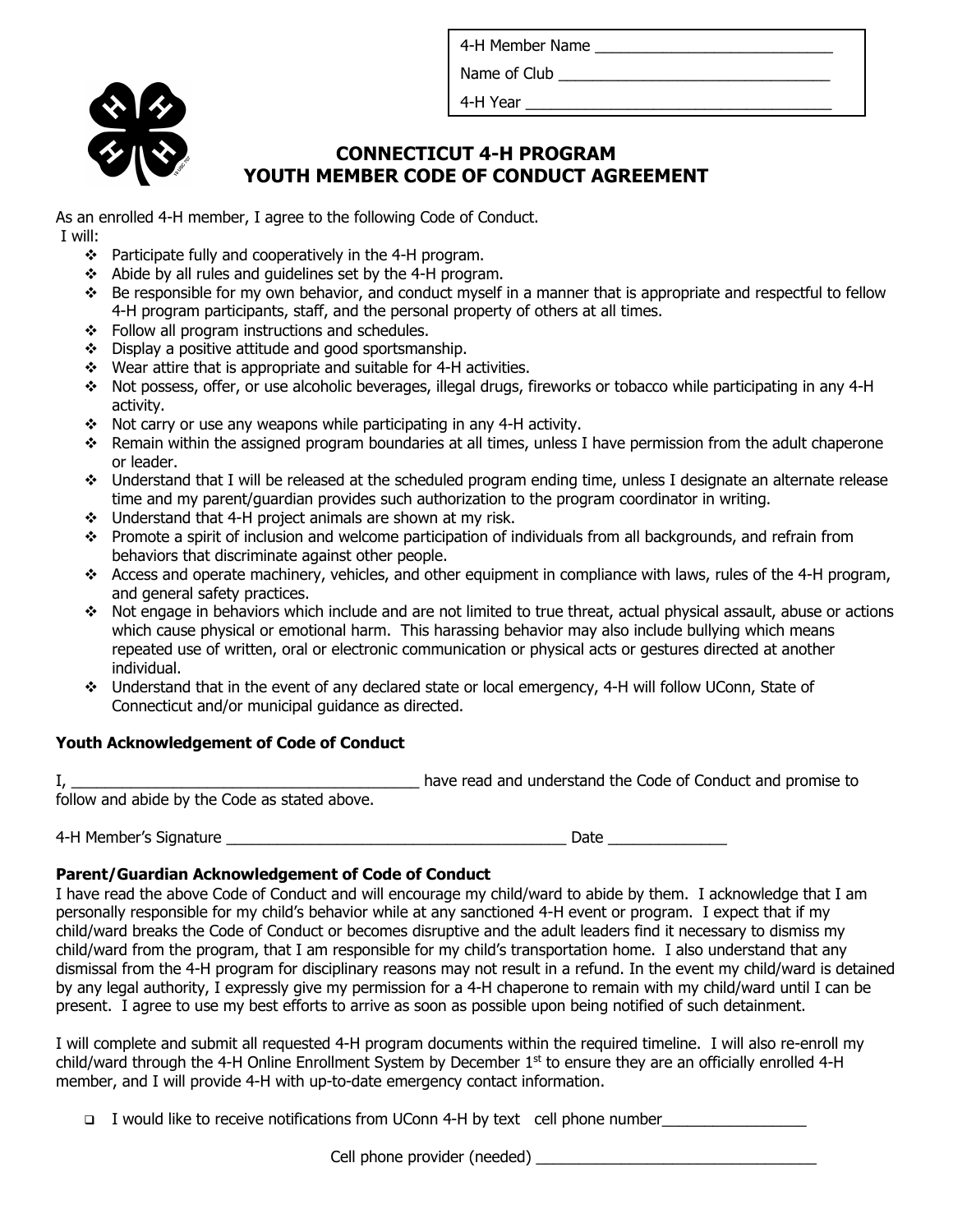## **RELEASE, CONSENT AND WAIVER OF LIABILITY**

In consideration for my child's participation in the Connecticut 4-H program at the University of Connecticut (the "Program"), I hereby RELEASE, WAIVE, DISCHARGE AND COVENANT NOT TO SUE the Program, the University of Connecticut, the University of Connecticut Board of Trustees, the State of Connecticut, the Connecticut Board of Governors, and their respective employees, agents, representatives and volunteers (hereinafter referred to as "RELEASEES") from any and all liability, claims, demands, actions and causes of action whatsoever arising out of or related to any loss, damage, or injury, including death, that may be sustained by my child (hereinafter "my child" or the "Participant"), or to any property belonging to me, WHETHER CAUSED BY THE NEGLIGENCE OF THE RELEASEES or otherwise, while participating in the Program, or while in, on or upon the premises where the Program is being conducted.

## **IDENTIFICATION AND ACKNOWLEDGMENT OF RISK**

I understand that some activities and events may have inherent risks to my child by participating, and that 4-H project animals are shown at the risk of the 4-H member. I am fully aware of the risks and potential hazards connected with participating in the Program, including but not limited to, the risk of loss of personal property from theft, injuries associated with and other injuries that may not be foreseeable, and I hereby elect for my child to voluntarily participate in the Program and engage in such Program Activities knowing that they may be hazardous to my child and my property. All participants in this Program will be immersed into the University of Connecticut community on and off campus. I VOLUNTARILY ASSUME FULL RESPONSIBILITY FOR ANY RISKS OF LOSS, PROPERTY DAMAGE OR PERSONAL INJURY that may be sustained by my child, or any loss or damage to property owned by me, as a result of my child being engaged in such an activity, WHETHER CAUSED BY THE NEGLIGENCE OF RELEASEES or otherwise.

### **CONSENT TO MEDICAL TREATMENT**

During the Program, I hereby give permission for the Program staff to administer appropriate medical attention to my child in the event of any accident, illness, or injury, including non-prescription medications or any medications my child brings in original containers with dosage instructions that is provided to Program staff. In the event of an emergency, 911 will be called and I will be responsible for any and all costs of medical coverage and treatment provided not covered by my child's insurance.

### **CONSENT TO RELEASE PARTICIPANT FROM PROGRAM**

I understand that I am responsible for providing up-to-date emergency contact information and for escorting or making arrangements in writing for my child to be escorted to and from the Program. I understand that my child will not be permitted to leave the Program with an unauthorized person, unless I grant my child written permission to travel to and/or from the Program and check out independently at the conclusion of the Program. I further understand that the University is not responsible for participants who are authorized by their parent/guardian to leave the Program without adult supervision.

### **CONSENT TO PHOTOGRAPHY**

I further hereby authorize the University of Connecticut 4-H Program to photograph and/or video record my child during the Program, and use or distribute any picture or video related to Program activities that my child is depicted in. I also authorize use of these materials for publication in brochures, on the websites, or other University of Connecticut 4-H promotional material. They may also be distributed to other Program participants, including but not limited to a Program group picture of all participants.

IN SIGNING THIS PARTICIPANT RELEASE, CONSENT AND WAIVER OF LIABILITY, I ACKNOWLEDGE AND REPRESENT THAT I have read the foregoing, understand it and sign it voluntarily as my own free act and deed; no oral representations, statements, or inducement, apart from the foregoing written agreement, have been made; I am at least eighteen (18) years of age and fully competent and I am the parent or guardian of the child participant, and I execute this Participant Release, Consent and Waiver of Liability for full, adequate and complete consideration, fully intending to be bound by same.

Printed Participant Name:

Printed Parent or Guardian Name: Mannell Controller Mannell Controller Mannell Controller Mannell Controller

Signature of Parent or Guardian:

Date: 7/20